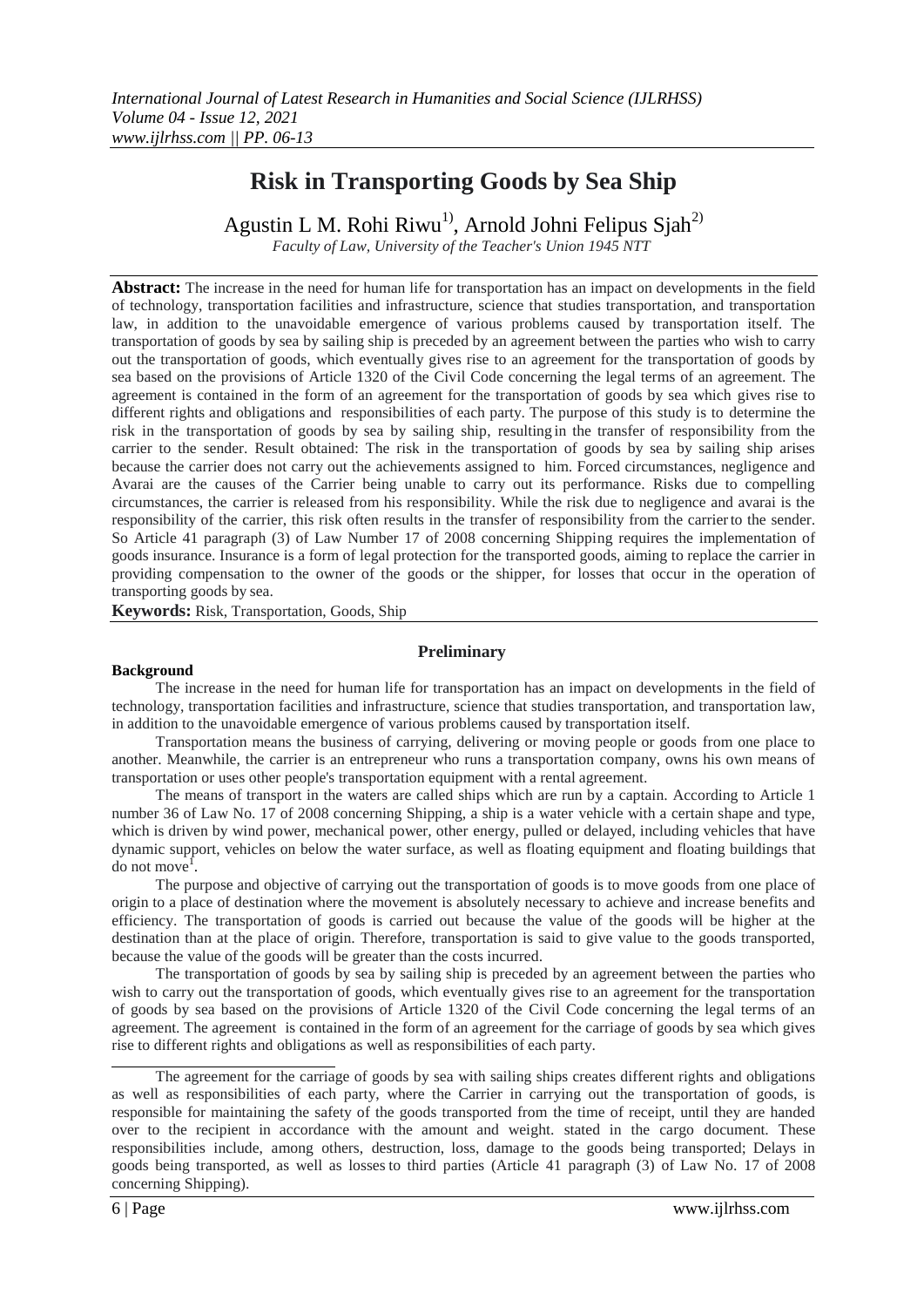#### *www.ijlrhss.com || PP. 06-13*

On the other hand, the Carrier is responsible for delays in the delivery of the goods it transports, based on the carrier's responsibility principle adopted in the law of transportation in Indonesia. Based on the background explanation above, the author is interested in studying and studying more deeply about the risks in the transportation of goods by ship.

#### **Problem**

The problems that will be discussed in this study are: What are the risks in transporting goods by sea by sailing ships, resulting in the transfer of responsibility from the carrier to the sender.

#### **Aim**

The purpose of this study is to determine the risk in the transportation of goods by sea by sailing ship, resulting in the transfer of responsibility from the carrier to the sender.

### **Literature Review**

#### **Risk**

The term risk used in everyday life is always associated with the possibility of something detrimental that is unexpected or unwanted. Risk is the level of spread of values in a distribution of values in a distribution around the average value, meaning the greater the level of the spread, the greater the value. the risk.

The meaning of risk in everyday words is different from the meaning of risk in engagement law. In the law of engagement, the term risk has a special meaning, risk is a teaching about who should bear the compensation if the debtor does not meet the performance in a force majeure situation. Regarding risk, Sri Rejeki Hartono stated that: risk is an uncertainty in the future regarding losses. Subekti defines risk as the obligation to bear the loss caused by an event beyond the fault of one of the parties.

Risk is a problem that often occurs in the transportation of goods by sea. Risk is uncertainty that can cause losses. Uncertainty is divided into economic conditions, provisions caused by nature, human behavior. Besides that, there are also speculative risks and pure risks.

Risk in transportation is often referred to as a marine accident. The regulation of sea accidents or own risk in Article 245 of Law No. 17 of 2008 concerning shipping. A ship accident in this article is an incident experienced by a ship that can threaten the safety of the ship and/or human life, in the form of a ship sinking, a ship on fire, a ship colliding, a ship aground.

Abdul Kadir Muhamad does not use the term risk but uses the term marine accident, which theaccident can be caused by;.

1. Damage to the ship's engine,

- 2. Ship collision,
- 3. The ship ran aground on the rock,
- 4. The sinking of the ship due to bad weather, and
- 5. Burning ship due to explosion<sup>2</sup>

Sution Usman in his book does not use the term risk but uses the term marine loss whichmeans losses due to ship collisions, shipwrecks, ship aground, finding goods at sea and averij.

Risk is also interpreted by Subekti as an obligation to bear losses if something happensoutside the fault of one of the parties that befalls the object referred to in the agreement. Then H.M.N. Purwosutjipto, defines risk as an obligation to bear losses caused by a cause or eventbeyond one's own fault.

Based on the opinion above, it can be concluded that risk is a human act or occurrence of natural phenomena that causes losses. And this risk consists of, ship collision, shipwreck, ship aground, bad weather.

#### **Freight**

Transportation comes from the word angkut which means lifting and carrying, loading or sending. Transportation means the business of carrying, delivering or moving people or goods from one place to another. So, in the sense of transportation, it is concluded that a process of activity or movement from one place to another.

R. Soekardono, SH, is of the opinion that transportation basically consists of the movement of places both regarding objects and about people, because the movement is absolutely necessary to achieve and increase benefits and efficiency.

Adulkadir Muhammad said that transportation is the process of loading goods or passengers into the means of transportation, carrying goods or passengers from the place of loading to the destination and unloading the goods or passengers from the means of transportation to a specified place.

The definition of transport in general is also given by H.M.N. namely: "Transportation is a reciprocal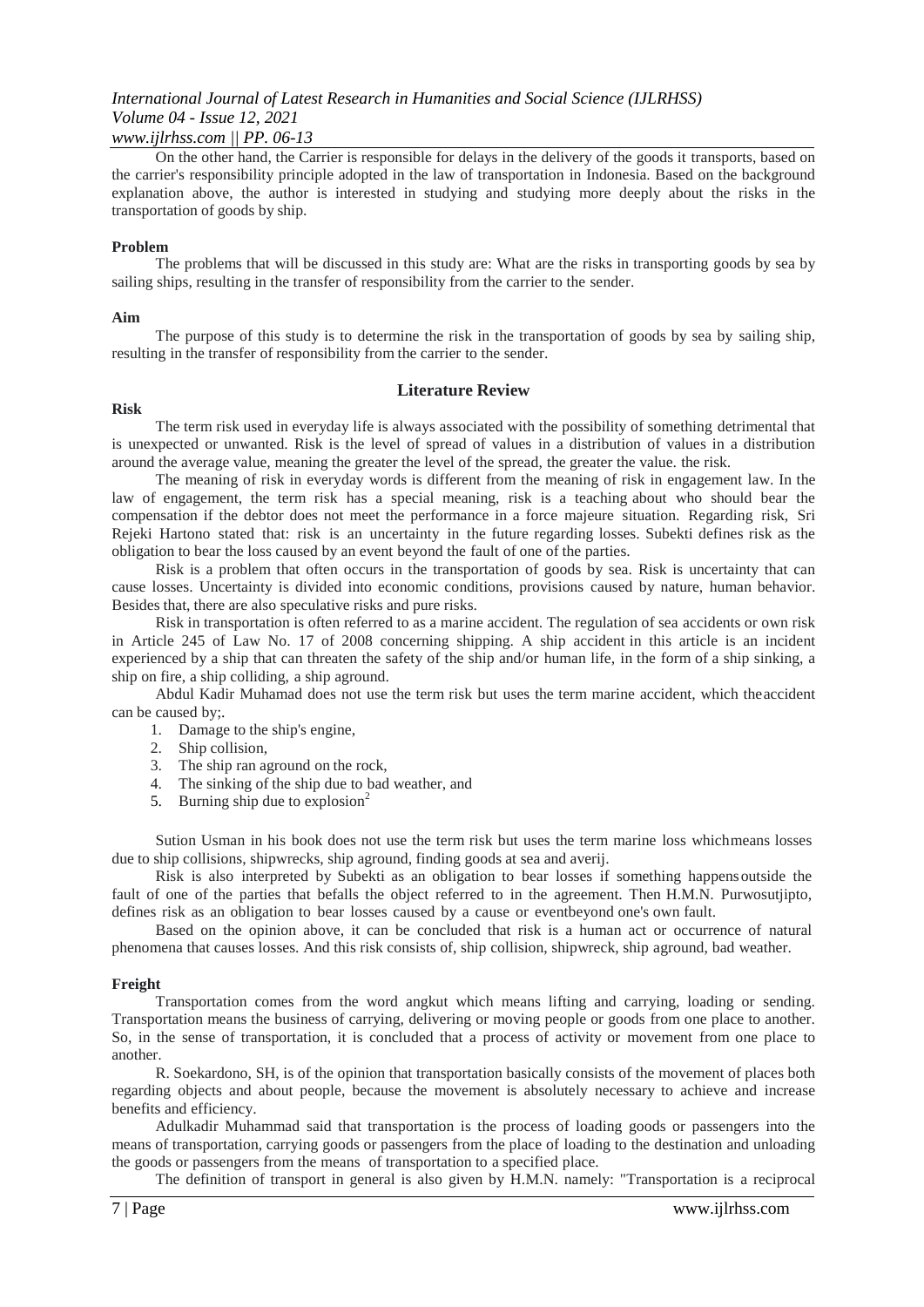### *www.ijlrhss.com || PP. 06-13*

agreement between the carrier and the sender, where the carrier binds himself to carry out the transportation of goods and/or people from one place to a certain destination safely, while the sender binds himself to pay the transportation fee".

Based on the definition of transportation above, it can be seen that the operation of transportation is based on a form of reciprocal agreement. In the sense that the parties to this agreement are the Carrier and the Shipper/Passenger, each of which has its own obligations and rights. The carrier's obligation is to provide transportation services for goods/people from one place to a certain destination safely, so that the carrier has the right to receive payment of transportation fees from the sender/passenger. Meanwhile, the sender/passenger is obliged to paythe transportation fee to the transportation, so that the sender/passenger has the right to obtain transportation services safely and safely until they arrive at their destination.

#### **Goods**

The object of the agreement for the carriage of goods by sea is goods. Goods in Article 1 number 28 PP 20 of 2010 concerning Water Transportation are, All types of commodities including livestock that are unloaded and loaded from and to ships.

The definition of goods according to Article 1 (c) of The Hague Rules, namely goods are all types of goods and merchandise except live animals and cargo which according to the carrier agreement is determined to be transported on the deck and indeed loaded on the deck.

Meanwhile, according to Article 1 of The Humberg Rules, goods include live animals and goods in containers/pallets. Regarding animals, the transportation is also done by ship but the carrier provides room and drinking water for the animals. Regarding its safety until it is unloaded at the port of destination, the carrier is declared not to be the burden of the carrier but the shipper.

The goods in Abdulkadir Muhammad's book are goods that are legal and protected by law, which are contained in a carrier to be transported to the specified destination. While Article 1332 of the Civil Code confirms that only goods that can be traded can be the subject of an agreement. Goods and objects have a relationship, which in article 499 of the Civil Code called objects are goods and rights controlled by property rights, which are then divided again into movable objects and immovable objects.

The definition of goods above confirms the classification of goods that are the object of cargo, including:

- 1. Goods in terms of necessity, namely: clothing goods, food goods, household goods,educational goods, development goods, and traded animals.
- 2. Physical goods, namely: Dangerous goods, non-dangerous goods, liquid goods, valuables,bulk goods, special goods.
- 3. Goods of natural nature, namely: solid goods, liquid goods, gas goods, hollow goods

Goods in terms of care and maintenance, namely: Dangerous goods, cold or frozen goods, goods whose length or weight exceeds a certain size

The goods transported need to be examined carefully, carefully, based on the nature of the goods in order to facilitate the carrier in carrying out the transportation and proving if there is a loss in the operation of the transportation.

Based on the description above, it can be concluded that the object of transportation by sea by sailing ship can be in the form of goods that have economic value because they can be traded and consist of commodities or natural products such as copra, candlenut, tamarind, cashew, walnuts, etc., as well as livestock. such as goats, cows, pigs etc.

#### **Boat**

Today the ship is still the only means of transportation used for transportation by sea. Thedefinition of the ship itself can be found in article 309 of the KUHD, namely ships are all boats, with any name, while article 310 of the KUHD says that ships are all ships used for shipping at sea or those intended for it, and Law No. Shipping, ship is a water vehicle with a certain shape and type, which is driven by wind power, mechanical power, other energy, pulled or delayed, including vehicles with dynamic support capacity, vehicles under the water surface, as well as floating equipment and floating buildings that do not move. - move.<sup>3</sup>

Ships in article 309 of the KUHD are all boats (arks), with any name, and of any kind (nature). This understanding is interpreted broadly so that anything that can sail can be said to bea ship.

Sailing ship is a ship that is driven by using a sail that utilizes wind power as a propulsion. The construction of this ship is generally made of wood and has been used for a long time as the backbone of both civil and military shipping until the invention of the steam engine and iron/steel ships in the 19th century along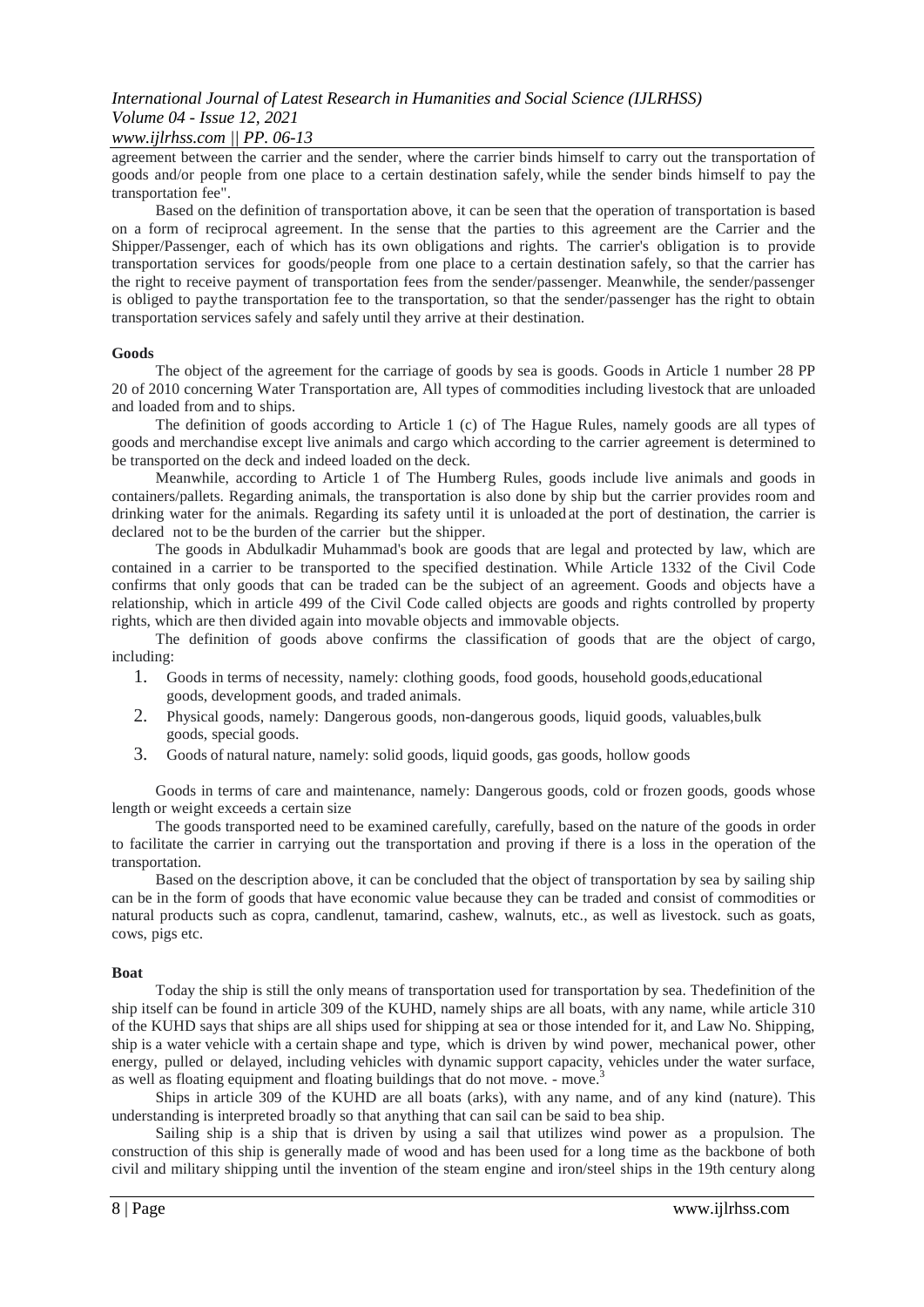# *www.ijlrhss.com || PP. 06-13*

with the hectic Industrial Revolution pioneered by England through the invention of the steam engine by James Watt.

The ship is operated by a captain. The captain in Law No. 17 of 2008 concerning Shipping Article 1 number 41 is one of the crew members who is the highest leader on the ship and has certain authorities and responsibilities in accordance with the provisions of the legislation.

The captain in his book Abdulkadir Muhammad is mentioned as a leader in a ship whose job is to carry the ship from the point of departure to the destination safely and safely, in this case the captain acts on behalf of the carrier.

#### **Research Methods**

This research was conducted in Alor Regency, Pantar Barat District at Bara Nusa Harbor starting from September – November 2021. This research is classified as a normative juridical research using literature review.

Research aspects include: transportation facilities, responsibility of the carrier, transportation agreements and risks in transportation. Types and sources of data include primary data and secondary data. Data collection techniques using Literature Studies.

#### **Discussion**

The agreement for the carriage of goods by sea as a type of insurance agreement includes a reciprocal agreement which means that the first party is obliged to take legal action for the second party. In the case of insurance, the insurer binds himself to compensate for the loss or paya certain amount of money to the insured party, and the insured party binds himself to pay a premium to the carrier.

According to Abdulkadir Muhammad, transportation has a very vital value in people's lives, it is based on various factors, namely:

- 1. Support development in various sectors
- 2. Close the distance between the village and the city
- 3. The development of science and technology<sup>7</sup>

The transportation of goods by sea cannot be separated from the dangers of risk, therefore, the Carrier limits the liability for damage or loss of the goods being transported. Article 41(2) of Law 17 of 2008 provides limits on the responsibility of the carrier not to compensate for the loss, if it can prove that the damage/nondelivery of the goods is beyond the fault of the carrier. The master has taken action to save the goods and the ship from an unavoidable event resulting in defects or damage to the goods being transported.

The captain in Article 1 number 41 of Law No. 17 of 2008 concerning Shipping is one of the crew members who is the highest leader on the ship and has certain authorities and responsibilities in accordance with the provisions of the legislation. While Article 342 of the Commercial Code states that the captain is required to act with such skill and accuracy and wisdom as necessary to carry out his duties, he is responsible for all losses issued by him in his position to other people due to intentional or obvious mistakes.

Risks in carrying out transportation require the captain to take the following actions:

- 1. Entering the nearest port area and anchoring, if he hears that the flag under which he issailing is no longer free (Article 367 of the Commercial Code).
- 2. If the destination port is under siege, the captain can enter the nearest port area and dock (Article 368 of the Commercial Code).
- 3. If the ship is dragged, detained, or confiscated, the captain may reclaim the ship and its cargo by notifying the entrepreneur and the ship charter (if the ship is chartered) in advance (Article 369 of the Commercial Code).

In principle, transportation activities by sailing ship are a legal relationship of a civil nature, but considering that sea transportation has become a necessity for the wider community, government intervention is needed in shipping activities by sailing ships, namely determining policies or regulations related to transportation activities by sailing ships so that the interests of consumers using air transportation services are protected.

The carriage agreement essentially has to be subject to the articles of the general part of the Burgerlijk Wetboek (KUH Perdata) contract law, however, by law, various special regulations have been stipulated which aim to limit the freedom in the public interest in terms of making a carriage agreement, namely putting various special obligations to the carrier that cannot be excluded in the agreement<sup>7</sup>.

Subekti provides the following definition: "Risk is the obligation to bear losses caused by an event beyond the fault of one of the parties." So the risk stems from the occurrence of an event beyond the fault of one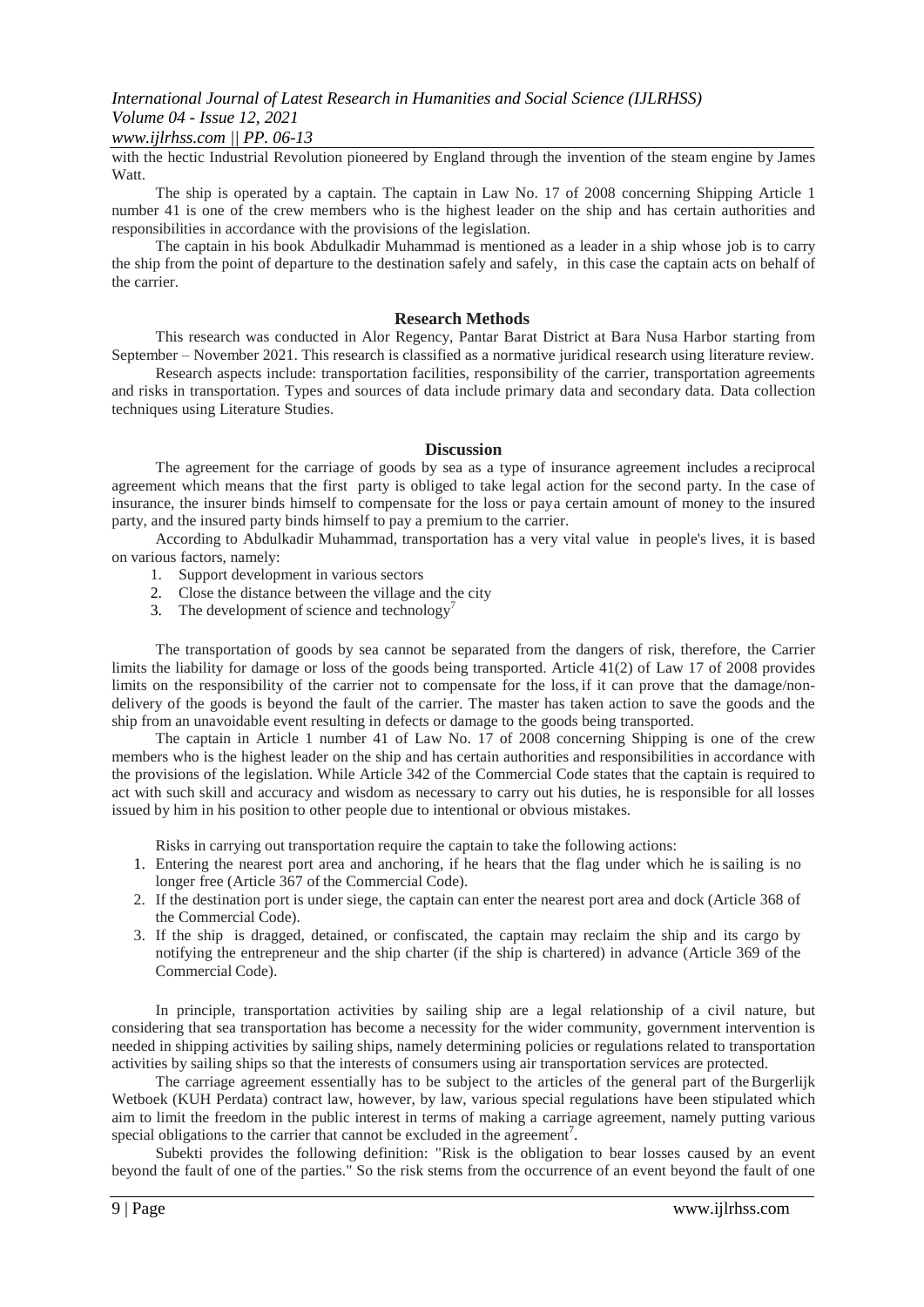### *www.ijlrhss.com || PP. 06-13*

of the parties to the agreement, in contract law it is called a state of coercion. Whereas in the Civil Code in the general part of book III there is one article that actually states about risk, namely Article 1237 which reads as follows: "In the case of an agreement to provide a certain item, the item since the engagement was born is the responsibilityof the debtor".

The word dependent in this article is the same as "risk". However, in this Article, the risk referred to is only in unilateral agreements, such as grant agreements and borrow-use agreements. Another article in the Civil Code that regulates risks for reciprocal agreements is contained in a special section on buying and selling, exchanging and so on.

The article that regulates the risk of buying and selling is Article 1460 of the Civil Code which reads as follows: "If the object being sold is in the form of an item that has been determined, then this item from the time of purchase is the responsibility of the buyer even though the delivery has not been made and the seller has the right to demand the price."

In legal theory, there is a teaching called resicoleer (teaching about risk). Resicoleer is a teaching which states that a person is obliged to bear the loss, if something happens outside the fault of one of the parties that befalls the object that is the object of the agreement. Resicoleer teachings arise when there are compelling circumstances, this teaching can be applied to unilateral agreements and reciprocal agreements.

A one-sided agreement is an agreement in which one of the parties actively performs achievements while the other party is passive. In a unilateral agreement, the risk is borne by the debtor or debtor (Article 1237 of the Civil Code), while a reciprocal agreement is an agreementin which both parties are required to comply with a mutually agreed agreement, and the risk lies with the creditor.

Article 1460 of the Civil Code places the risk on the buyer who is the creditor of the goods he buys, because he has the right to demand its delivery. A buyer who has just agreed to Article 1460 of the Civil Code, he is already burdened with the risk of the goods, whereas according to the Civil Code system in all kinds of buying and selling property rights only move if the goods are handed over. To reduce this peculiarity, Article 1460 of the Civil Code needs to be interpreted narrowly, namely aimed at the words of certain goods, in that article is an item that is chosen and appointed by the buyer and can no longer be replaced with other goods, and is only used if a compelling situation occurs. which is absolute in the sense that the purchased goods are destroyed before being sent.

The provisions of Article 1460 of the Civil Code have been revoked by SEMA No. 3 of 1963. This provision cannot be applied explicitly, but in its application it must pay attention to, depending on the location and location of the goods; Depends on the person who made the mistake of destroying the item.

In the sale and purchase agreement, the risk of the destruction of the goods is the responsibility of the buyer. The agreement for the carriage of goods by sea with sailing ships, the legal relationship between the sender of the goods and the recipient of the goods is a sale and purchase agreement so that the risk in the carriage agreement can be with the recipient.

Regulation on ship accidents or own risk in Article 245 of Law No. 17 of 2008 concerning shipping. A ship accident in this article is an incident experienced by a ship that can threaten the safety of the ship and/or human life in the form of a sinking ship, a burning ship, a ship colliding,a ship aground.

A ship accident is a legal event of transportation in the form of an event or disaster that is not desired by the parties, which occurs before, during, or after the operation of transportation due to human actions or damage to transportation equipment so as to cause material, physical, mental loss, or loss of livelihood. good for passengers, not passengers, the owner of the goods or the carrier.

Based on the above concept, the elements of an accident or risk are:

## **1. Event or disaster**

A transportation accident or accident is an event that is not known to the user of the transportation service or the shipper or the carrier himself. However, for people who are experts in transportation equipment, perhaps the disaster can be expected to occur if the transportation equipment is not operational standard. Transport equipment that meets operational standards is proven by a certificate of eligibility.

#### **2. Not desired by the parties**

The occurrence of a disaster in transportation is not desired by the users of transportation services because the disaster results in losses. An accident in the transportation of goods is not desired but the cause of the disaster is ignored Because the parties involved in the transportation organization are accustomed to deviating from the provisions contained in the legislation.

#### **3. Occurs before, during, or after the operation of transportation**

Disasters in the operation of transportation can occur before, during and aftertransportation, in this case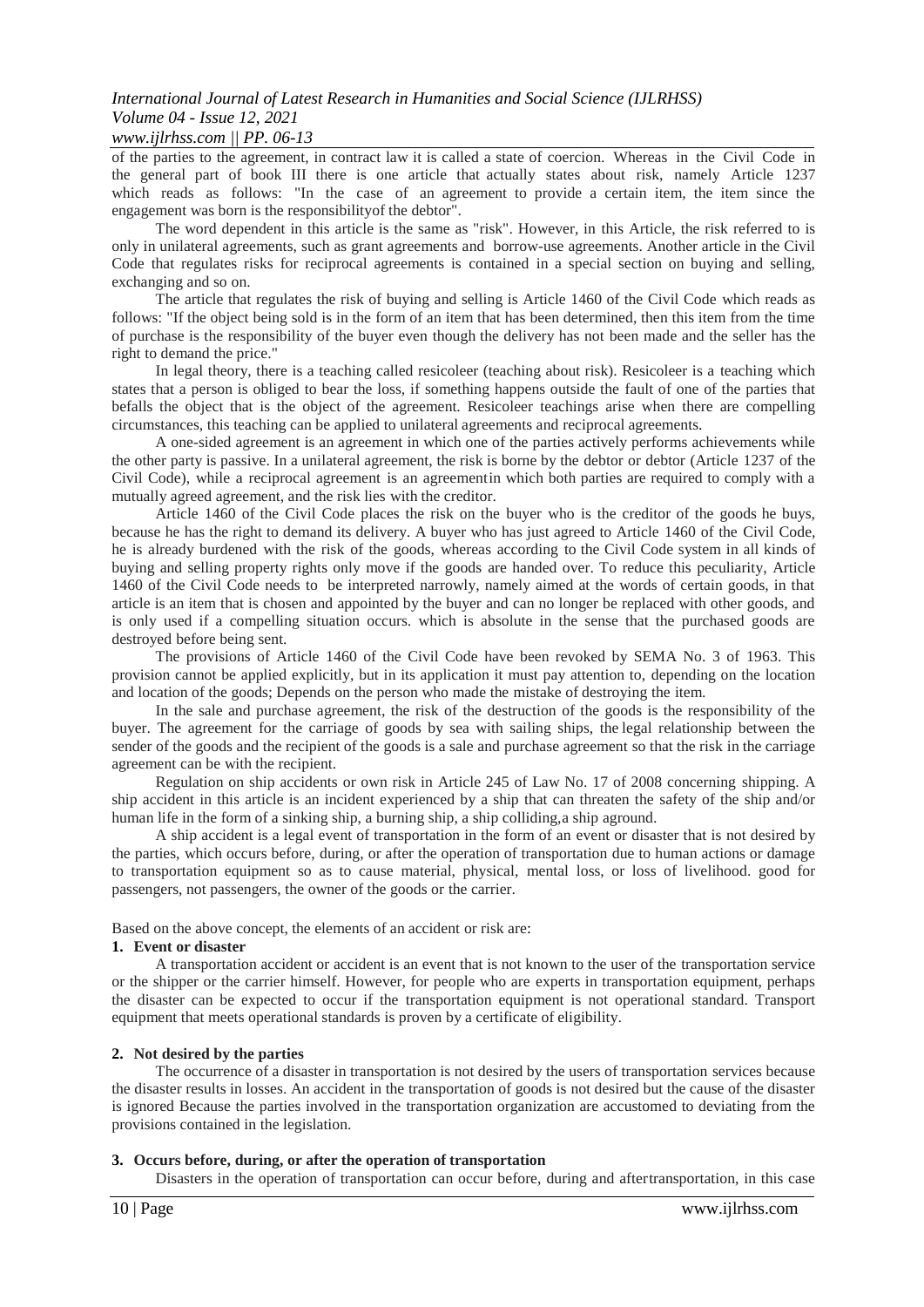the carrier remains responsible because the accident or disaster occurred when the carriage agreement had not ended.

#### **4. Due to human actions or damage to the means of transportation**

In sea transportation, this can happen because of the negligence of the carrier in operating the ship so that the ship is damaged in its operation.

#### **5. Causing material, physical, mental loss, or loss of livelihood.**

### **6. For the owner of the goods, or the carrier<sup>10</sup> .**

Risk in transportation is a problem that often occurs in the transportation of goods by sea. Risk is uncertainty that can cause loss. The uncertainty is divided into economic conditions, conditions caused by nature, human behavior. In addition, there are also speculative risks and pure risks.

Abdul Kadir Muhamad<sup>11</sup> does not use the term Risk but uses the term marine accident, which accident can be caused by; Damage to the ship's engine, ship collision, shipwreck on the rock, sinking of the ship due to bad weather, and burning of the ship due to explosion. In line with the above opinion, Sution Usman in his book does not use the term Risk but uses the term Loss of the sea which means losses due to ship collisions, shipwrecks, ship aground, discovery ofgoods at sea and averij.

Based on the opinion above, the author draws the conclusion that risk is a human act or occurrence of a natural phenomenon that causes losses. And this risk consists of, ship collision, shipwreck, ship aground, bad weather.

Risk is an obstacle in carrying out the transportation of goods by sea. The risk is caused by human negligence. In addition, the limitations of port facilities and loading and unloading facilities are also an obstacle in carrying out the transportation of goods by sea by sailing ships.

Risks caused by negligence include, among others, the crew of the ship neglecting to check the hatch cover so that some of the hold is not closed and causing damage to goods, the crew of the ship neglecting to properly prepare the cargo space. While the risks due to errors include, among others, errors that cause the hatch cover to leak, errors in storing and leveling cargo, Errors in stacking goods so that the air vents are closed and resulting in no air exchange so that the goods are damaged, Carelessness in operating the ship, inability of the crew. in mastering various problems that may arise in ship operations, consciously loading ships excessively.

Transportation by sailing ship is a form of people's shipping which is still traditional because transportation by sailing ship as a means of transportation between inland areas, the loading and unloading of goods is still traditional, namely by using human power.

Limitations of loading and unloading power or lack of support for human resources in carrying out unloading are obstacles or risks faced by the carrier in handing over the goods. Delay in delivery of goods as a result of limited port facilities and human resources on loading and unloading personnel causes losses for both the carrier and the recipient of the goods.

The carrier loses out as a result of the delays mentioned above because the limited port facilities have resulted in the ship having an extended waiting time at the port and a delayin departure time. In order to achieve the expected results and the transportation function can be achieved, in transportation it is necessary to have several adequate elements in the form of.

- 1. The means of transportation itself (operating facilities) Every goods or people to be transported of course requires adequate means of transportation, in terms of capacity, size and equipment. The equipment provided must be in accordance with the goods being transported.
- 2. Facilities that will be passed by means of transportation (right of way). If the facilities traversed by the transportation are not available or are not perfect, then the transportation process itself may not run smoothly.
- 3. Places for preparation of transportation (terminal facilities) These places for preparation of transportation are needed because a transportation activity cannot run effectively if there is no terminal used as a place of preparation before and after the transportation process begins.

Freight trade plays a very important role in the world of trade. Not only as a means of transportation that must carry traded goods to consumers but also as a means of determining the price of these goods. Therefore, to expedite their business, producers will look for continuous transportation and low transportation costs.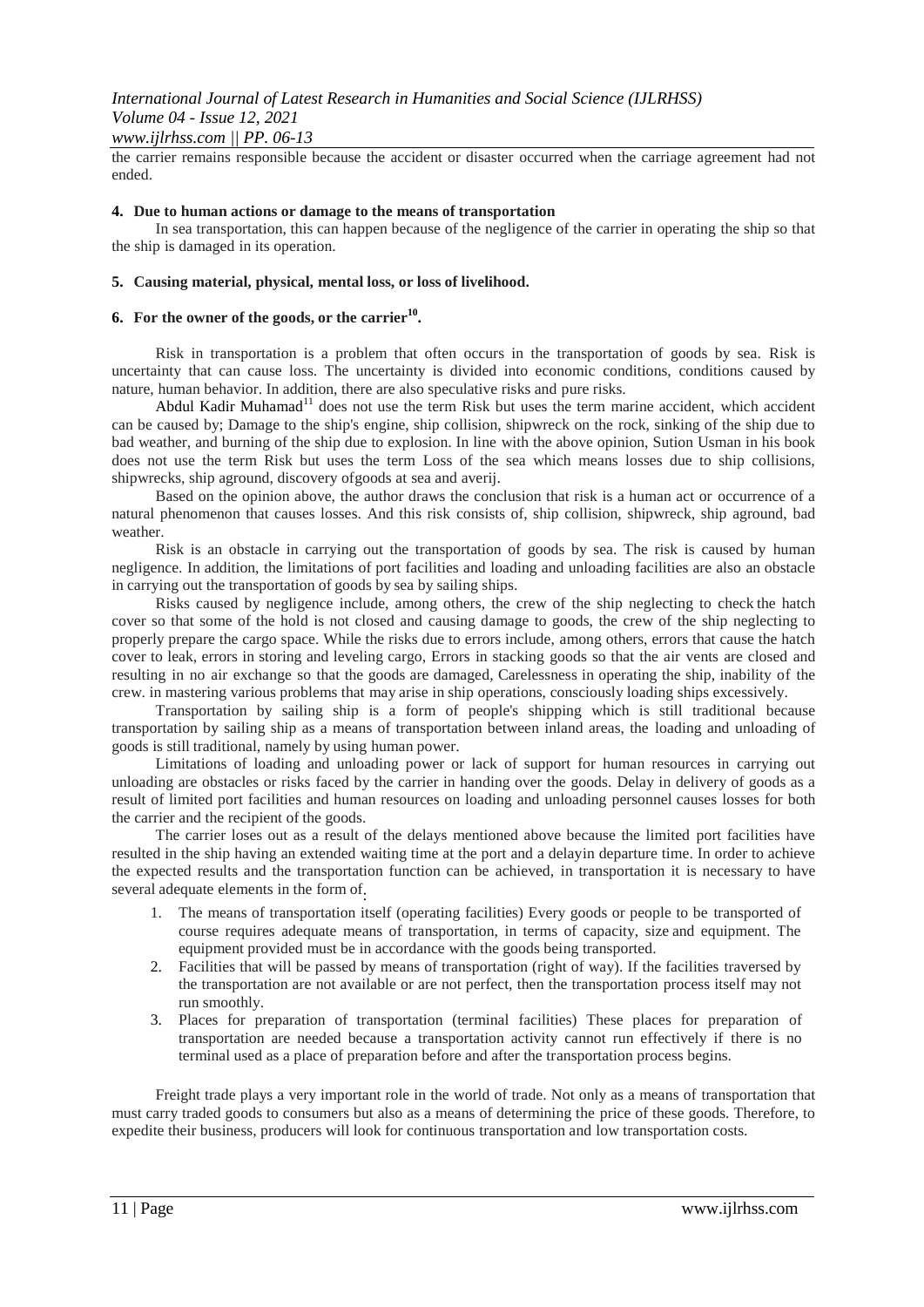# *International Journal of Latest Research in Humanities and Social Science (IJLRHSS) Volume 04 - Issue 12, 2021 www.ijlrhss.com || PP. 06-13*

Marine hazards classified as risks consist of two groups, namely:

- 1. Marine hazards originating from nature, such as storms, big waves, windstorms, thickfog, rocks, icebergs, shipwreck remnants and so on.
- 2. Marine hazards originating from humans, both from crew members and from thirdparties, such as crew rebellions, pirate piracy, detention and confiscation by state authorities.

The agreement for the carriage of goods is a reciprocal agreement so that the loss caused by Overmacht will result in the loss of performance, the owner of the goods cannot claim compensation as referred to in Article 1246 of the Civil Code, and cannot request the cancellation of the agreement as referred to in Article 1266 of the Civil Code. Thus, Law No. 17 of 2008 concerning shipping in Article 41 paragraph (3), requires the owner of the goods or the carrier to insure the object of transportation, so that if a risk occurs, the loss is paid by the insurance company.

### **Conclusions and Suggestions**

#### **Conclusion**

The risk in the transportation of goods by sea by sailing ship arises because the carrier doesnot carry out the achievements assigned to him. Forced circumstances, negligence and Avarai arethe causes of the Carrier not being able to carry out its performance. Risks due to compelling circumstances, the carrier is released from his responsibility. While the risk due to negligence and avarai is the responsibility of the carrier, this risk often results in the transfer of responsibility from the carrier to the sender. So Article 41 paragraph (3) of Law Number 17 of 2008 concerning Shipping requires the implementation of goods insurance. Insurance is a form of legal protection for the transported goods, aiming to replace the carrier in providing compensation to the owner of the goods or the shipper, for losses that occur in the operation of transporting goods by sea.

#### **Suggestion**

- 1. The government must provide more careful supervision in carrying out the transportation of goods by sea by sailing ships, especially in the case of the application of standard clauses in the contract of carriage.
- 2. The government must pay attention to port facilities in remote areas where port facilities and the lack of human resources in loading and unloading goods are obstacles to the effectiveness of loading and unloading activities which often result in losses and transfer of responsibilities from the parties involved in the agreement.
- 3. The Regional Government of East Nusa Tenggara Province must pay more attention to the people's sailing ships that are still traditional in nature. Because Law No. 17 of 2008 concerning Shipping does not accommodate transportation by sailing ships, especially in the implementation of insurance for cargo goods. So the local government is recommended to issue a Regional Regulation of the Province of East Nusa Tenggara which regulates people's shipping.

#### **References**

#### **A. Books**

- [1]. Abdulkadir Muhammad, Commercial Transport Law, Citra Aditya Bakti, Bandung, 1994.Abbas Salim, Transportation Management, Rajawali Pers, Jakarta, 2008
- [2]. Achmad Ichsan, Commercial Law, PT. Pradnya Paramita. , Jakarta, 1981Ahmadi Miru, Contract Drafting Law, Rajawali Press, Jakarta, 2010 Bambang Triatmodjo, Port Planning, Beta offset, Yogyakarta, 2010 Basic Civil Law, Citra Aditya Bakti, Bandung, 2003
- [3]. Cancellation of Agreements Due to Force Majeur. Jakarta, National Legal Reform Program,2010.
- [4]. Civil Code, PT Pradnya Paramita, Jakarta, 1996.Commercial Code and Bankruptcy Elly Erawati and Herlien Budiono, Legal Explanation on Agreement Cancellation, Jakarta,2010.
- [5]. F.X.Sugiyanto, Maritime Law, Salemba Humanika, Jakarta, 2009
- [6]. Hamdani, Ins and outs of Export-Import Trade, Indonesian Commercial Business Development Foundation, Jakarta, 2003.
- [7]. H.M.N Purwosutjipto. Basic Understanding of Indonesian Commercial Law 5. 2000. Djambatan Publisher, Jakarta.
- [8]. Janus Sidabalok, Consumer Protection Law in Indonesia, Citra Adtya, Bandung, 2006.
- [9]. Mariam Darus Badrulzaman, Consumer protection from the point of view of a standard agreement, Jakarta, 1980
- [10]. Muhamad Hussyen Umar, Maritime law and shipping problems in Indonesia book I, Pustaka Sinar Harapan, 2001, Jakarta.